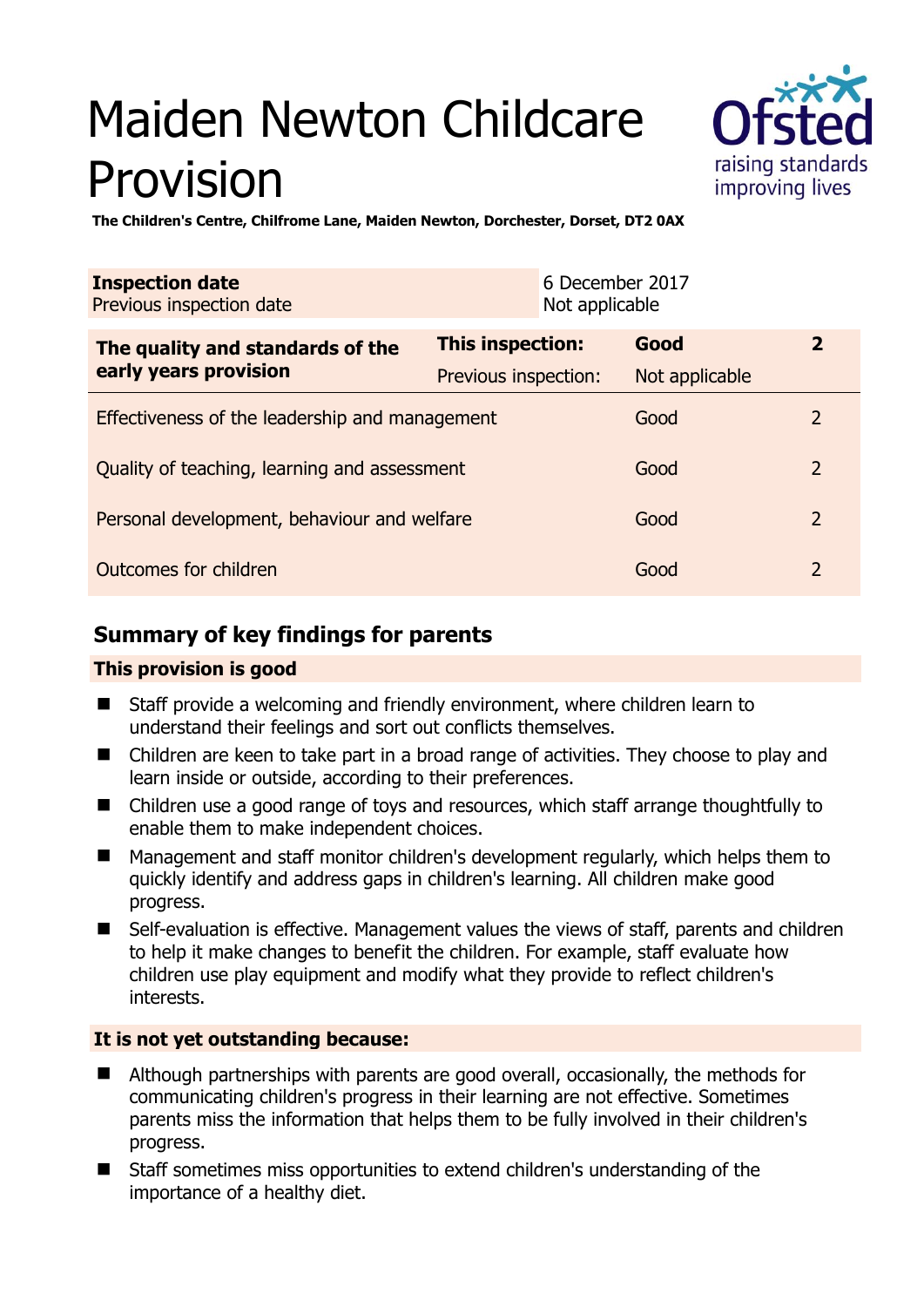## **What the setting needs to do to improve further**

#### **To further improve the quality of the early years provision the provider should:**

- develop the partnerships with parents so that all parents are consistently well informed to help them support their children's progress
- make better use of opportunities to extend children's understanding of the benefits of healthy eating.

#### **Inspection activities**

- The inspector observed children's activities, and staff interacting with them, inside and outside.
- The inspector talked to staff and children at appropriate times during the inspection.
- The inspector carried out a joint observation and interview with the manager.
- $\blacksquare$  The inspector looked at a sample of documents, which included the safeguarding policy, accident records and children's progress records.
- The inspector took account of parents' views, obtained in person.

#### **Inspector**

Brenda Taylor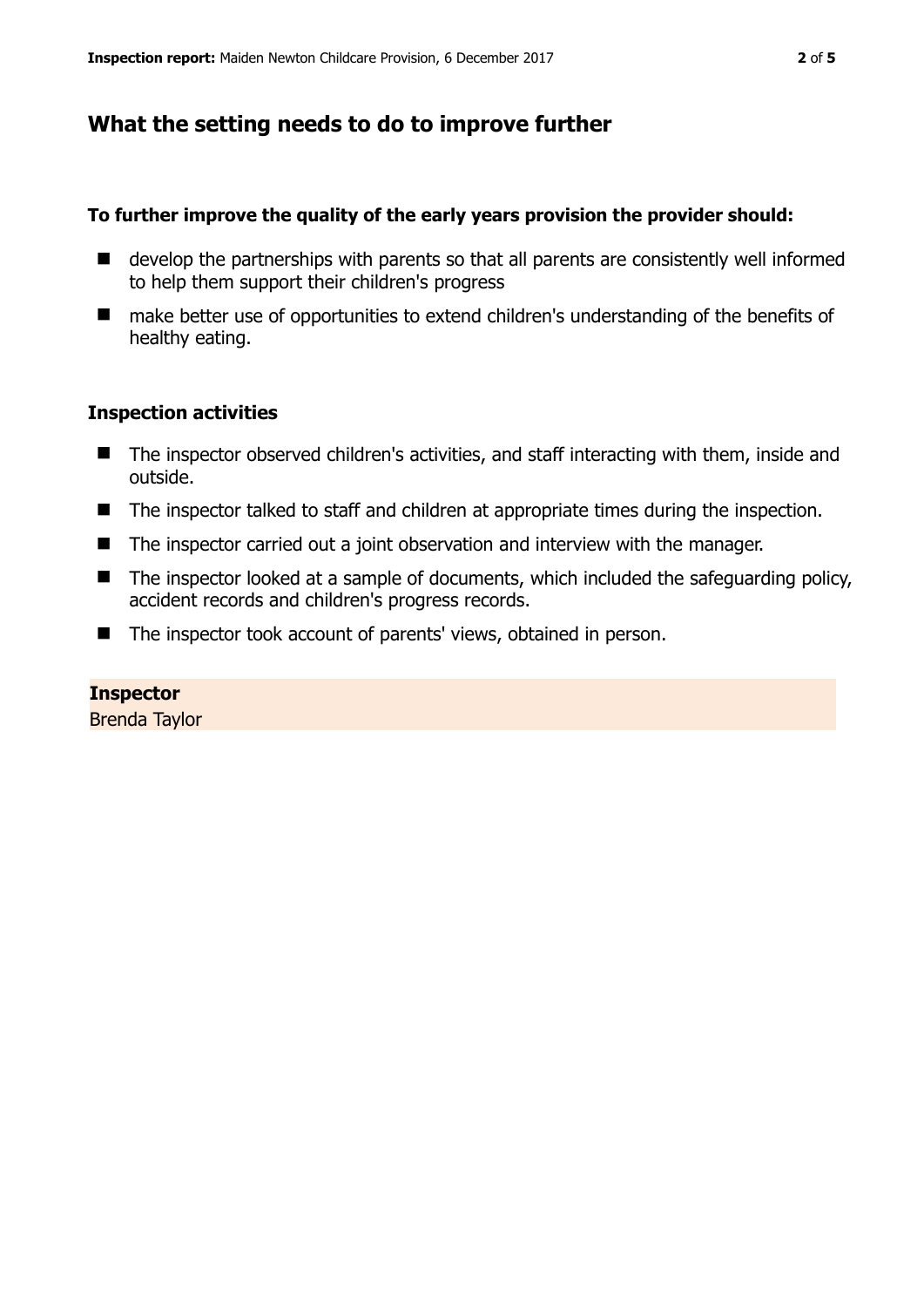# **Inspection findings**

#### **Effectiveness of the leadership and management is good**

Safeguarding is effective. Management and staff have a good understanding of child protection issues and the procedures to follow if they have concerns about a child. They keep their knowledge up to date with training. Staff feel well supported in developing their professional roles. Management encourages them to continue to extend their understanding of how to support children's development, such as through training and by gaining qualifications. Parents' involvement is welcomed, for example, by their attendance at meetings or by being a member of the management committee. Staff provide some general ideas for parents to extend children's learning at home, for instance, by borrowing resources such as 'song bags'.

#### **Quality of teaching, learning and assessment is good**

Staff have a good understanding of how children learn through their interests and play. Children are confident to make choices and keen to take part in activities. Children enjoyed being creative as they made Christmas decorations. Some children competently used tools to transfer glue or to draw designs. Others enjoyed exploring textures and experimenting, for example, with glitter shakers. Children who chose to play outside practised early writing skills as they painted large pictures. They developed physical skills when steering wheeled vehicles, forwards and backwards. A game of skittles enabled some children to practise counting and subtraction. Staff interact positively and purposefully with the children to support their learning. For example, they talk with children about what they are doing, and ask questions to help them think and recall. Staff encourage children's language development well, which includes providing small-group opportunities for those who need extra support.

#### **Personal development, behaviour and welfare are good**

Children are happy and settled. They build good relationships with staff and one another. Staff support younger children to become familiar with routines, such as joining group activities, washing hands, and mealtimes. Staff praise children regularly, which helps to boost their self-esteem and confidence. Staff make use of various situations to help children learn to recognise emotions. For example, children listened well to a story that included characters feeling happy, sad and angry. Children learn good routines for caring for their bodies, including wiping noses and washing hands properly. They start to understand about caring for their environment, such as sweeping up spillages.

## **Outcomes for children are good**

Children learn useful skills that help to prepare them well for starting school. Weekly visits to the local school help children become familiar with the building and people they will get to know. They develop increasing independence, such as managing their clothes and using the toilet. Children become confident in relating to adults, including those they have not met before, and make their needs known. They show interest in numbers, size and comparison. Children learn to recognise familiar written words, including their name. Some older children write their names clearly, for example, as they name their artwork.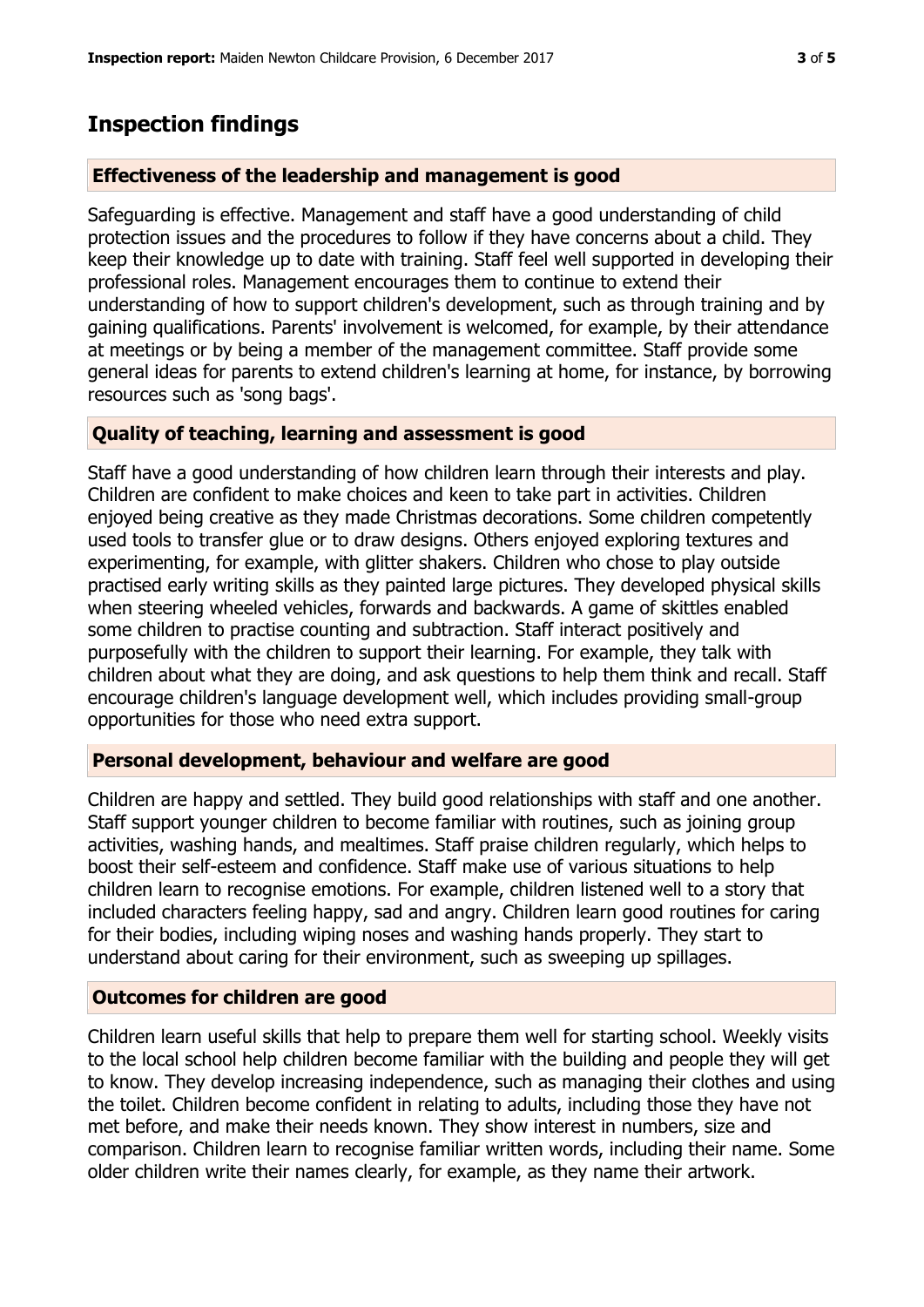## **Setting details**

| Unique reference number                             | EY493345                                                                             |  |
|-----------------------------------------------------|--------------------------------------------------------------------------------------|--|
| <b>Local authority</b>                              | <b>Dorset</b>                                                                        |  |
| <b>Inspection number</b>                            | 1023559                                                                              |  |
| <b>Type of provision</b>                            | Full-time provision                                                                  |  |
| Day care type                                       | Childcare - Non-Domestic                                                             |  |
| <b>Registers</b>                                    | Early Years Register, Compulsory Childcare<br>Register, Voluntary Childcare Register |  |
| Age range of children                               | $2 - 8$                                                                              |  |
| <b>Total number of places</b>                       | 20                                                                                   |  |
| Number of children on roll                          | 32                                                                                   |  |
| <b>Name of registered person</b>                    | Maiden Newton Childcare Provision                                                    |  |
| <b>Registered person unique</b><br>reference number | RP900944                                                                             |  |
| Date of previous inspection                         | Not applicable                                                                       |  |
| <b>Telephone number</b>                             | 01300321729                                                                          |  |

Maiden Newton Childcare Provision is a committee-run group that re-registered in 2015. It operates from The Children's Centre in Maiden Newton, Dorset. The pre-school group is open from 8.30am to 2.30pm, and the after-school club is open from 2.30pm until 6pm, term time only. There is a holiday club facility available, depending on demand, from 8.30am to 6pm during school holidays. The group receives funding to provide free early years education for children aged two, three and four years. Nine staff work with the children, most of whom hold early years qualifications at level 3. The manager is qualified to level 6.

This inspection was carried out by Ofsted under sections 49 and 50 of the Childcare Act 2006 on the quality and standards of provision that is registered on the Early Years Register. The registered person must ensure that this provision complies with the statutory framework for children's learning, development and care, known as the early years foundation stage.

Any complaints about the inspection or the report should be made following the procedures set out in the guidance 'Complaints procedure: raising concerns and making complaints about Ofsted', which is available from Ofsted's website: www.gov.uk/government/organisations/ofsted. If you would like Ofsted to send you a copy of the guidance, please telephone 0300 123 4234, or email enquiries@ofsted.gov.uk.